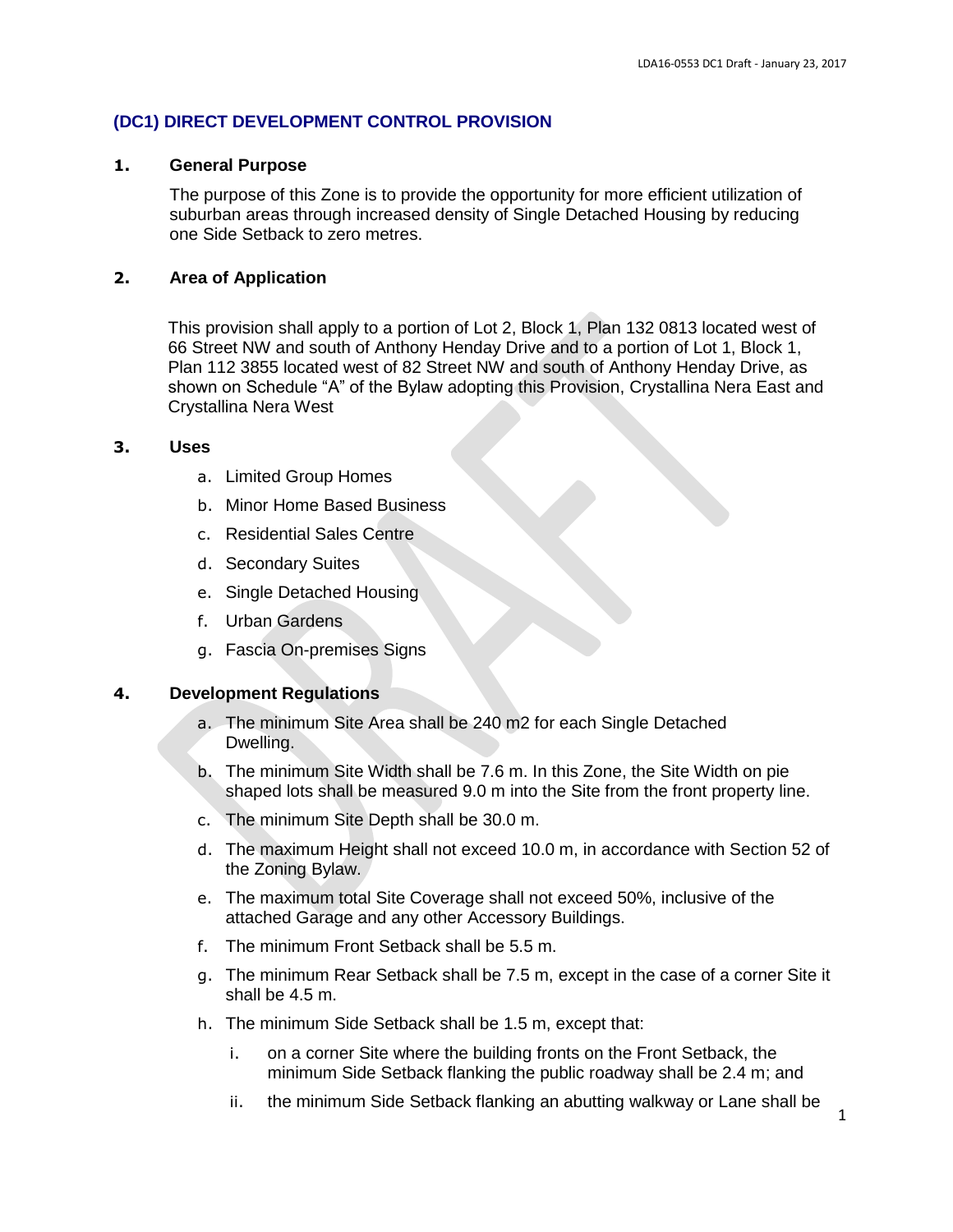1.2 m.

- i. One Side Setback may be reduced to 0 m where:
	- i. The owner of the adjacent Site register against title, a private maintenance easement a minimum of 1.5m wide that provides for:
		- A. A 0.30 m eave encroachment easement with the requirement that the eaves must not be closer than 0.90 m to the eaves on the adjacent building;
		- B. A 0.60 m footing encroachment easement; and
		- C. A drainage swale, constructed as per the City of Edmonton Design and Construction Standards; and
		- D. Permission to access the easement area for maintenance of both properties.
- j. All roof drainage shall be directed away from buildings and to a public roadway, including a Lane, or to a drainage work. Applications for Development Permit shall include a detailed drainage plan showing the proposed drainage of the Site.
- k. Single Detached Housing shall be developed in accordance with the following regulations:
	- i. All Dwellings shall include a front attached Garage;
	- ii. Identical floor plans with similar front elevations must be separated by a minimum of one lot unless finishing treatments are substantially different;
	- iii. A graduated transition between bungalow and two Storey designs is required for Abutting lots. The transition may includes varied roof lines, architectural projections or the interjection of bi-level or split-level designs; and
	- iv. Dwellings on corner Sites shall have flanking side treatments similar to the front elevation.
- l. Separation space shall be provided in accordance with Section 48 of the Zoning Bylaw, except that it shall not be required:
	- i. Between Dwellings where a minimum Side Setback of 1.2 m has been provided on the abutting Site.
	- ii. Where side walls of Abutting buildings face each other and Habitable Room windows are not located directly opposite each other, such that privacy is not impacted.
- m. On-site parking shall be provided in accordance with Section 54 of the Zoning Bylaw, notwithstanding the following:
	- i. for Sites with reduced Side Setbacks, including Sites where one Side Setback is reduced to zero, the Garage or Parking Area shall not encroach on the private maintenance easement.
- n. A maximum of one Dwelling per Lot shall be allowed in this Zone. Except where Secondary Suites are allowed, then two Dwellings per Lot shall be allowed.
- o. Signs shall comply with Section 59 and Schedule 59A of the Zoning Bylaw.
- p. Secondary Suites shall comply with Section 86 of the Zoning Bylaw, except that the minimum Site Area shall be reduced to 240 m2.
- q. Limited Group Homes shall comply with the Section 96 of the Zoning Bylaw.